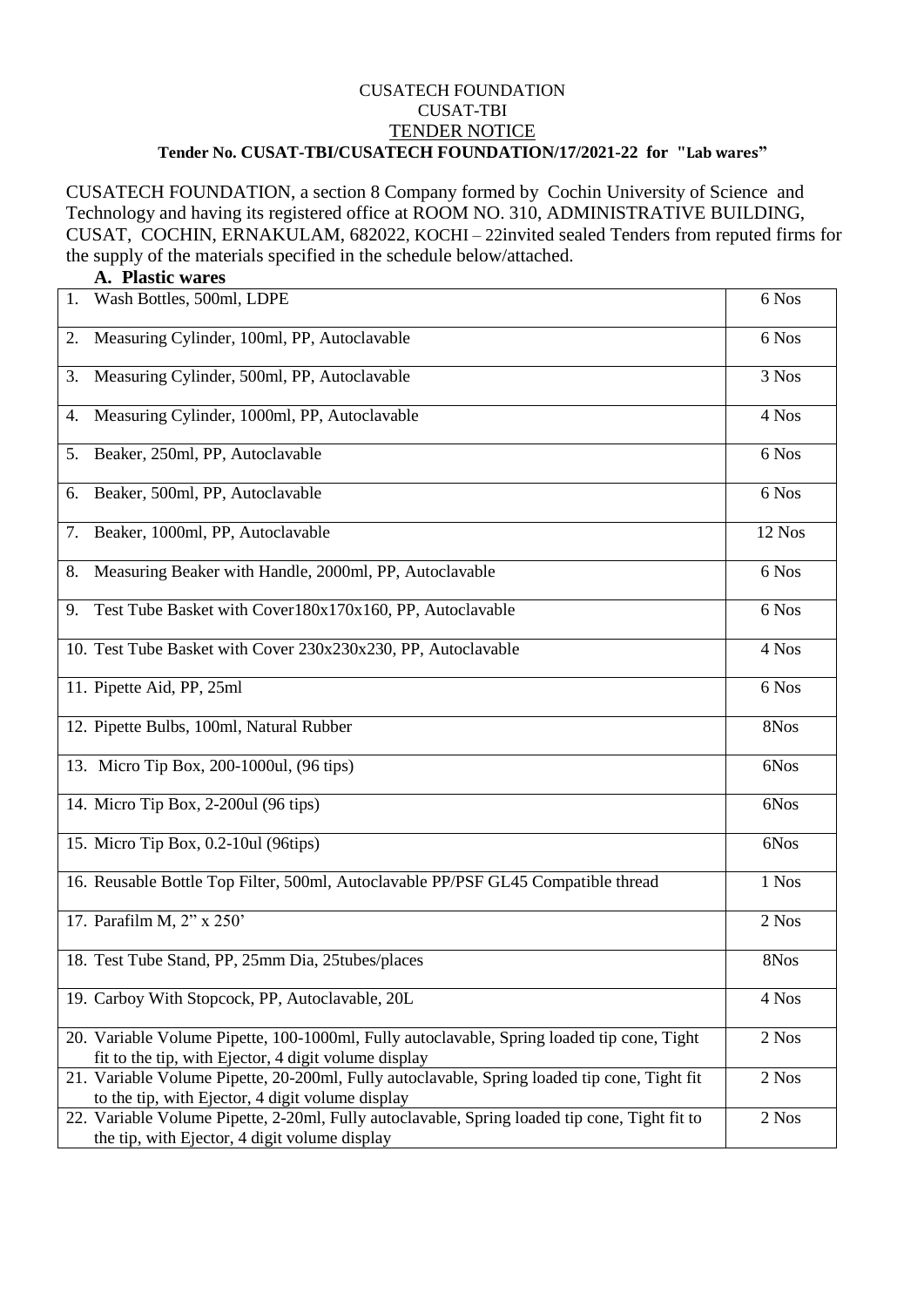| <b>B.</b> Lab wares |  |
|---------------------|--|
|---------------------|--|

| 1. Loop Holder with 2mm diameter Nichrome Loops | 8N <sub>os</sub> |
|-------------------------------------------------|------------------|
| 2. Nichrome Loop, 4mm diameter                  | 50Nos            |
| 3. Nichrome Loop, 2mm diameter                  | 50Nos            |
| 4. Nichrome Straight Wire                       | 50Nos            |

## **C. Glass wares**

| 1. Beakers with spout, Low form, 100ml                                                                   | 8Nos           |
|----------------------------------------------------------------------------------------------------------|----------------|
| Beakers with spout, Low form, 250ml<br>2.                                                                | 10Nos          |
| Beakers with spout, Low form, 500ml<br>3.                                                                | 10 Nos         |
| Beakers with spout, Low form, 1000ml<br>4.                                                               | 12 Nos         |
| Reagent Bottles, Graduated With Screw Cap and Pouring Ring, 100ml<br>5.                                  | 20 Nos         |
| Reagent Bottles, Graduated With Screw Cap and Pouring Ring, 250ml<br>6.                                  | 20 Nos         |
| Reagent Bottles, Graduated With Screw Cap and Pouring Ring, 500ml<br>7.                                  | 20 Nos         |
| Reagent Bottles, Graduated With Screw Cap and Pouring Ring, 1000ml<br>8.                                 | 20 Nos         |
| Measuring cylinders, Graduated, with Pour Out, with Hexagonal Base, 100ml<br>9.                          | 4 Nos          |
| 10. Measuring cylinders, Graduated, with Pour Out, with Hexagonal Base, 250ml                            | 3 Nos          |
| 11. Measuring cylinders, Graduated, with Pour Out, with Hexagonal Base, 500ml                            | 2 Nos          |
| 12. Measuring cylinders, Graduated, with Pour Out, with Hexagonal Base, 1000ml                           | 2 Nos          |
| 13. Petri dishes, 100mm x 15mm                                                                           | <b>100 Nos</b> |
| 14. Conical Flasks, Erlenmeyer, Narrow Mouth, 250ml                                                      | <b>30 Nos</b>  |
| 15. Conical Flasks, Erlenmeyer, Narrow Mouth, 500ml                                                      | <b>30 Nos</b>  |
| 16. Conical Flasks, Erlenmeyer, Narrow Mouth, 5000ml                                                     | 12 Nos         |
| 17. Filtration Assembly, 1000ml, Filtration Base 47mm                                                    | 1 Nos          |
| 18. Volumetric Flask with Interchangeable Solid Glass Stopper, 100ml                                     | 5 Nos          |
| 19. Funnels, 100mm                                                                                       | 2 Nos          |
| 20. Separating Funnels, Pear Shape, with PTFE Key Stopcock, Interchangeable Stopper<br>1000ml 29/32 neck | 3 Nos          |
| 21. Glass Pipettes, Mohr Type, 10ml                                                                      | 10 Nos         |
| 22. Glass Pipettes, Mohr Type, 5ml                                                                       | 10 Nos         |
| 23. Test tubes, With Rim, (27ml)                                                                         | <b>200 Nos</b> |